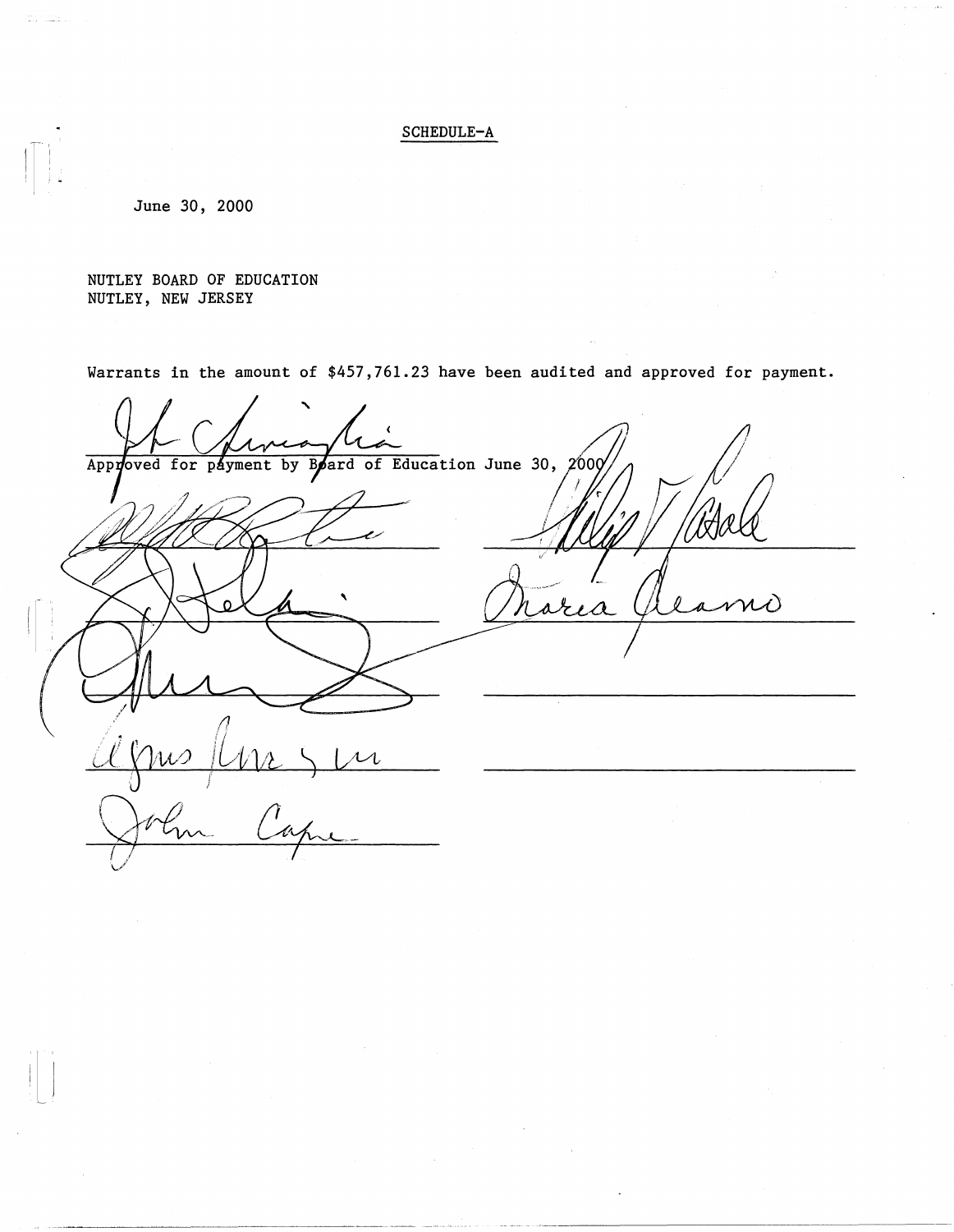$\sim$ 

 $\zeta$ 

From: 06/27/2000 to 06/30/2000

## TUE, JUL 18, 2000 CHECK JOURNAL -- With **Detail**  NUTLEY **BOARD** OF EDUCATION

JUNE

-I

| CHECK *                                    | DATE | <b>CODE-VENDOR NAME</b>                                                                                                                                                                                                                                              | DOLLAR AMT F/P P.O.# DESCRIPTION |  | <b>ACCOUNT</b>             | INVOICE#   |
|--------------------------------------------|------|----------------------------------------------------------------------------------------------------------------------------------------------------------------------------------------------------------------------------------------------------------------------|----------------------------------|--|----------------------------|------------|
|                                            |      |                                                                                                                                                                                                                                                                      |                                  |  |                            |            |
|                                            |      |                                                                                                                                                                                                                                                                      |                                  |  |                            |            |
|                                            |      |                                                                                                                                                                                                                                                                      |                                  |  |                            |            |
|                                            |      |                                                                                                                                                                                                                                                                      |                                  |  |                            |            |
|                                            |      |                                                                                                                                                                                                                                                                      |                                  |  |                            |            |
|                                            |      |                                                                                                                                                                                                                                                                      |                                  |  |                            |            |
|                                            |      |                                                                                                                                                                                                                                                                      |                                  |  |                            |            |
|                                            |      |                                                                                                                                                                                                                                                                      |                                  |  |                            |            |
|                                            |      |                                                                                                                                                                                                                                                                      |                                  |  |                            |            |
|                                            |      | 027957 06/27/00 DOEP BOARD OF EDUCATION PETTY CASH<br>BOEP BOARD OF EDUCATION PETTY CASH<br>BOEP BOARD OF EDUCATION PETTY CASH<br>BOEP BOARD OF EDUCATION PETTY CASH<br>BOEP BOARD OF EDUCATION PETTY CASH<br>BOEP BOARD OF EDUCATION PE                             |                                  |  |                            |            |
|                                            |      |                                                                                                                                                                                                                                                                      |                                  |  |                            |            |
|                                            |      |                                                                                                                                                                                                                                                                      |                                  |  |                            |            |
|                                            |      |                                                                                                                                                                                                                                                                      |                                  |  |                            |            |
|                                            |      | 06/27/00 NHPC NUTLEY HIGH SCHOOL PETTY CASH 27.55 F 000602 POSTAGE-MISC.EXP-ADM.TR 1199923053001532<br>NHPC NUTLEY HIGH SCHOOL PETTY CASH 21.00 F 000602 POSTAGE-MISC.EXP-ADM.TR 1199924050000581<br>Check 027958 Total 96.02                                        |                                  |  |                            |            |
|                                            |      | 06/27/00 LIPC LINCOLN SCHOOL PETTY CASH ACC 53.00 F 005796 TEACHING SUPPLIES-LINCO 1119010061003615<br>LIPC LINCOLN SCHOOL PETTY CASH ACC 37.47 F 005796 TEACHING SUPPLIES-LINCO 1199924080003891<br>LIPC LINCOLN SCHOOL PETTY CASH                                  |                                  |  |                            |            |
|                                            |      |                                                                                                                                                                                                                                                                      |                                  |  |                            |            |
|                                            |      |                                                                                                                                                                                                                                                                      |                                  |  |                            |            |
|                                            |      |                                                                                                                                                                                                                                                                      |                                  |  |                            |            |
|                                            |      |                                                                                                                                                                                                                                                                      |                                  |  |                            |            |
|                                            |      |                                                                                                                                                                                                                                                                      |                                  |  |                            |            |
|                                            |      |                                                                                                                                                                                                                                                                      |                                  |  |                            |            |
|                                            |      | 027960 06/27/00 SSPC SPECIAL SERVICES PETTY CASH A 42.14 F 004501 RR TEACHING SUPPLIES 1121310061000615<br>SSPC SPECIAL SERVICES PETTY CASH A 10.97 F 004501 RR TEACHING SUPPLIES 1199921360000610<br>SSPC SPECIAL SERVICES PETTY CA                                 |                                  |  |                            |            |
|                                            |      | 027961 06/27/00 WSPC WASHINGTON SCHOOL PETTY CASH B2.74 F 001355 LIB/AV COMPUTER SUPPLIE 1119010080006891<br>WSPC WASHINGTON SCHOOL PETTY CASH 17.03 F 001355 LIB/AV COMPUTER SUPPLIE 1199922260006613<br>Check 027961 Total 99.77                                   |                                  |  |                            |            |
|                                            |      |                                                                                                                                                                                                                                                                      |                                  |  |                            |            |
|                                            |      |                                                                                                                                                                                                                                                                      |                                  |  |                            |            |
|                                            |      |                                                                                                                                                                                                                                                                      |                                  |  |                            |            |
|                                            |      |                                                                                                                                                                                                                                                                      |                                  |  |                            |            |
|                                            |      |                                                                                                                                                                                                                                                                      |                                  |  |                            |            |
|                                            |      | <b>PAY B.O.E. SALARY ACCOUNT<br/> PAY B.O.E. SALARY ACCOUNT<br/> PAY B.O.E. SALARY ACCOUNT<br/> PAY B.O.E. SALARY ACCOUNT<br/> PAY B.O.E. SALARY ACCOUNT<br/> PAY B.O.E. SALARY ACCOUNT<br/> PAY B.O.E. SALARY ACCOUNT<br/> PAY B.O.E. SALARY ACCOUNT<br/> PAY B</b> |                                  |  | 1111010010100016 *OPR 16   |            |
|                                            |      |                                                                                                                                                                                                                                                                      |                                  |  | 1112010010100016 * OPR 16  |            |
|                                            |      |                                                                                                                                                                                                                                                                      |                                  |  | 1112010010100020           | $*$ OPR 16 |
|                                            |      |                                                                                                                                                                                                                                                                      |                                  |  | 1113010010100000 * OPR 16  |            |
| $\sim$                                     |      |                                                                                                                                                                                                                                                                      |                                  |  | 1113010010100016 * OPR 16  |            |
|                                            |      |                                                                                                                                                                                                                                                                      |                                  |  | 1113010010100020 *OPR 16   |            |
|                                            |      |                                                                                                                                                                                                                                                                      |                                  |  | 1114010010100016 *OPR 16   |            |
|                                            |      |                                                                                                                                                                                                                                                                      |                                  |  | 1114010010100020           | *0PR 16    |
|                                            |      |                                                                                                                                                                                                                                                                      |                                  |  | 1115010010100000 * OPR 16  |            |
|                                            |      |                                                                                                                                                                                                                                                                      |                                  |  | 1120110010100016           | *0PR 16    |
|                                            |      |                                                                                                                                                                                                                                                                      |                                  |  | 1120110010600016 *OPR 16   |            |
|                                            |      |                                                                                                                                                                                                                                                                      |                                  |  | 1120410010100016 * OPR 16  |            |
| $\mathcal{X}^{\pm}$<br>$\mathcal{V}^{\pm}$ |      |                                                                                                                                                                                                                                                                      |                                  |  | 1120410010600016 * OPR 16  |            |
|                                            |      |                                                                                                                                                                                                                                                                      |                                  |  | 1121310010100016 * OPR 16  |            |
|                                            |      |                                                                                                                                                                                                                                                                      |                                  |  | 1121510010100016 +0PR 16   |            |
|                                            |      |                                                                                                                                                                                                                                                                      |                                  |  | 1121510010600016 *OPR 16   |            |
|                                            |      |                                                                                                                                                                                                                                                                      |                                  |  | 1123010010100016 * OPR 16  |            |
|                                            |      |                                                                                                                                                                                                                                                                      |                                  |  | $1140110010100026$ *OPR 16 |            |

Page

-1

*t ...* 1 *t* ... 1 *t* ... 1 *t* ... 1 *t* ... 1 *t* ... 1 *t* ... 1 *t* ... 1 *t* ... 1 *t* ...

유소

:<br>. . . . . . . . .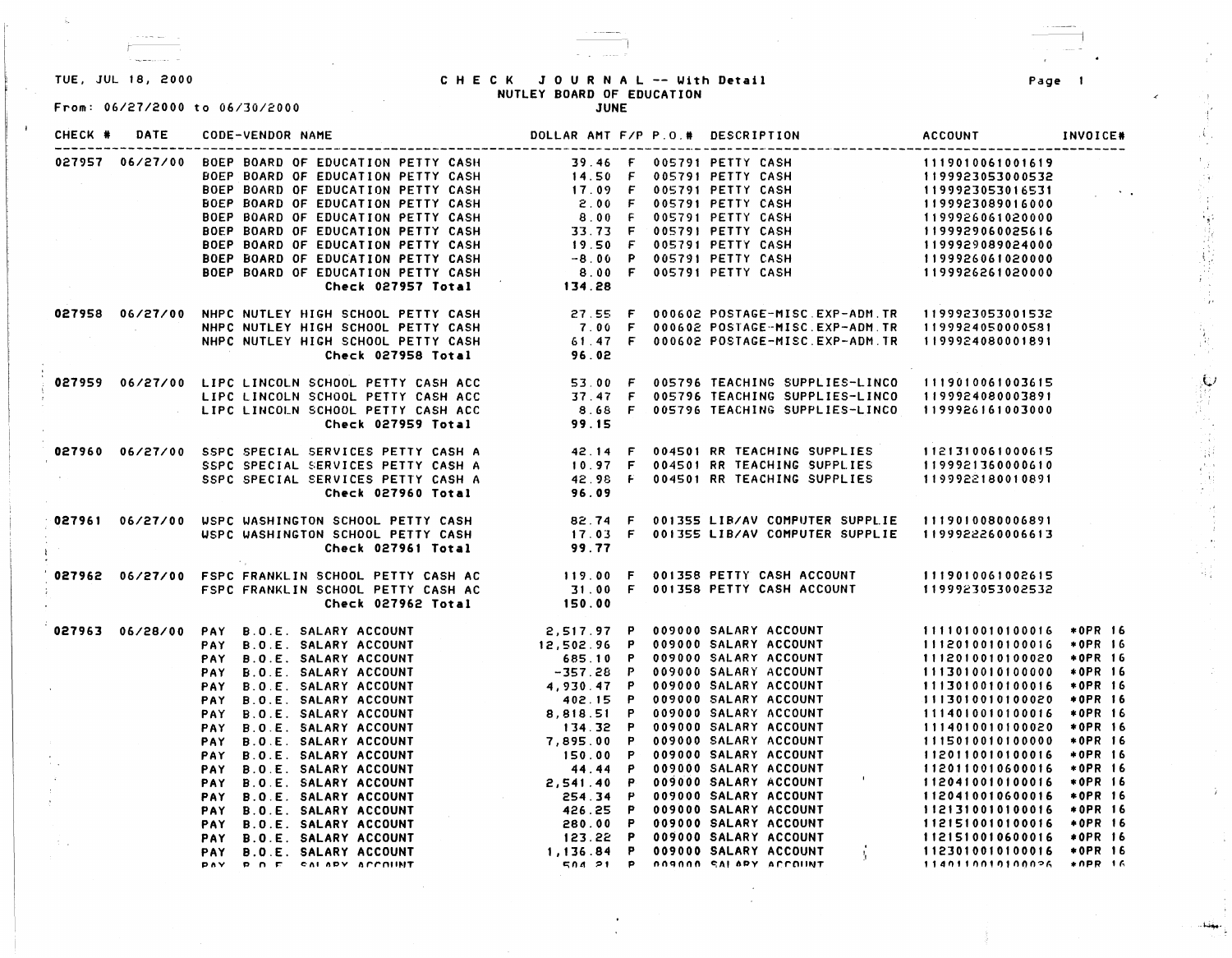$\mathcal{X}_1$ 

# TUE, JUL 18, 2000 C H E C K **JOURNAL** -- ~1th **Detail Page** 2 Jlt' NUTLEY **BOARD** OF EDUCATION

| CHECK # | DATE                | CODE-VENDOR NAME           |                                                                                                                                                                                                                                         |  | DOLLAR AMT F/P P.O.# DESCRIPTION                                                                                                                                                                                                     | <b>ACCOUNT</b>   | INVOICE* |
|---------|---------------------|----------------------------|-----------------------------------------------------------------------------------------------------------------------------------------------------------------------------------------------------------------------------------------|--|--------------------------------------------------------------------------------------------------------------------------------------------------------------------------------------------------------------------------------------|------------------|----------|
|         |                     |                            |                                                                                                                                                                                                                                         |  |                                                                                                                                                                                                                                      |                  |          |
|         |                     |                            |                                                                                                                                                                                                                                         |  |                                                                                                                                                                                                                                      |                  |          |
|         |                     |                            |                                                                                                                                                                                                                                         |  |                                                                                                                                                                                                                                      |                  |          |
|         |                     |                            |                                                                                                                                                                                                                                         |  |                                                                                                                                                                                                                                      |                  |          |
|         |                     |                            |                                                                                                                                                                                                                                         |  |                                                                                                                                                                                                                                      |                  |          |
|         |                     |                            |                                                                                                                                                                                                                                         |  |                                                                                                                                                                                                                                      |                  |          |
|         |                     |                            |                                                                                                                                                                                                                                         |  |                                                                                                                                                                                                                                      |                  |          |
|         |                     |                            |                                                                                                                                                                                                                                         |  |                                                                                                                                                                                                                                      |                  |          |
|         |                     |                            |                                                                                                                                                                                                                                         |  |                                                                                                                                                                                                                                      |                  |          |
|         |                     |                            |                                                                                                                                                                                                                                         |  |                                                                                                                                                                                                                                      |                  |          |
|         |                     |                            |                                                                                                                                                                                                                                         |  |                                                                                                                                                                                                                                      |                  |          |
|         |                     |                            |                                                                                                                                                                                                                                         |  |                                                                                                                                                                                                                                      |                  |          |
|         |                     |                            |                                                                                                                                                                                                                                         |  |                                                                                                                                                                                                                                      |                  |          |
|         |                     |                            |                                                                                                                                                                                                                                         |  |                                                                                                                                                                                                                                      |                  |          |
|         |                     |                            |                                                                                                                                                                                                                                         |  |                                                                                                                                                                                                                                      |                  |          |
|         |                     |                            |                                                                                                                                                                                                                                         |  |                                                                                                                                                                                                                                      |                  |          |
|         |                     |                            |                                                                                                                                                                                                                                         |  |                                                                                                                                                                                                                                      |                  |          |
|         |                     |                            |                                                                                                                                                                                                                                         |  |                                                                                                                                                                                                                                      |                  |          |
|         |                     |                            |                                                                                                                                                                                                                                         |  |                                                                                                                                                                                                                                      |                  |          |
|         |                     |                            |                                                                                                                                                                                                                                         |  |                                                                                                                                                                                                                                      |                  |          |
|         |                     |                            | 027964 06/28/00 BOES BOARD OF EDUCATION SALARY ACC 33,802.35 P 001035 SALARY ACCOUNT<br>BOES BOARD OF EDUCATION SALARY ACC 1,124.39 P 001035 SALARY ACCOUNT 5091031022000000<br>Check 027964 Total 34,926.74                            |  |                                                                                                                                                                                                                                      |                  |          |
|         |                     |                            |                                                                                                                                                                                                                                         |  |                                                                                                                                                                                                                                      |                  |          |
|         |                     |                            |                                                                                                                                                                                                                                         |  |                                                                                                                                                                                                                                      |                  |          |
|         |                     |                            |                                                                                                                                                                                                                                         |  |                                                                                                                                                                                                                                      |                  |          |
|         |                     |                            |                                                                                                                                                                                                                                         |  |                                                                                                                                                                                                                                      |                  |          |
|         |                     |                            |                                                                                                                                                                                                                                         |  |                                                                                                                                                                                                                                      |                  |          |
|         |                     |                            |                                                                                                                                                                                                                                         |  |                                                                                                                                                                                                                                      |                  |          |
|         |                     |                            |                                                                                                                                                                                                                                         |  |                                                                                                                                                                                                                                      |                  |          |
|         |                     |                            |                                                                                                                                                                                                                                         |  |                                                                                                                                                                                                                                      |                  |          |
|         |                     |                            |                                                                                                                                                                                                                                         |  |                                                                                                                                                                                                                                      |                  |          |
|         |                     |                            |                                                                                                                                                                                                                                         |  |                                                                                                                                                                                                                                      |                  |          |
|         |                     |                            |                                                                                                                                                                                                                                         |  |                                                                                                                                                                                                                                      |                  |          |
|         |                     |                            | 927965 06/29/00 PAY B.O.E. SALARY ACCOUNT<br>9,824.50 P 009300 SALARY ACCOUNT (1199329129000296 +0PR 16<br>9,824.50 P 009300 SALARY ACCOUNT (1199329129000296 +0PR 16<br>9,824.50 P 009300 SALARY ACCOUNT (1199329129000296 +0PR 16<br> |  |                                                                                                                                                                                                                                      |                  |          |
|         |                     |                            |                                                                                                                                                                                                                                         |  |                                                                                                                                                                                                                                      |                  |          |
|         |                     |                            |                                                                                                                                                                                                                                         |  |                                                                                                                                                                                                                                      |                  |          |
|         |                     |                            |                                                                                                                                                                                                                                         |  |                                                                                                                                                                                                                                      |                  |          |
|         |                     |                            |                                                                                                                                                                                                                                         |  |                                                                                                                                                                                                                                      |                  |          |
|         |                     |                            |                                                                                                                                                                                                                                         |  |                                                                                                                                                                                                                                      |                  |          |
|         |                     |                            |                                                                                                                                                                                                                                         |  |                                                                                                                                                                                                                                      |                  |          |
|         |                     |                            | 06/29/00 API ACCENT PRESS, INC. [1,188.00 F 000532 HS TEACHING SUPPLIES 1119010061001615<br>06/29/00 ADV ADVANTA 188.00 P 003762 BUS OFF LEASE/RENTAL EQ 1199929050000440<br>06/29/00 ALF ALFAX 188.00 P 005583 BUDGET SUPPLIES-SP      |  |                                                                                                                                                                                                                                      |                  |          |
|         | '027979 06/29/00 BA |                            | BELL ATLANTIC-NJ                                                                                                                                                                                                                        |  | 193.61 P 003416 COMMUNICATION SERVICES 1119010050000531<br>193.61 P 003416 COMMUNICATION SERVICES 1199922250000531<br>199922250000531 129.07 P 003416 COMMUNICATION SERVICES 1199922250000531<br>163.00 P 003418 TELEPHONE SERVICE 1 |                  |          |
|         |                     | <b>BA</b>                  | BELL ATLANTIC-NJ                                                                                                                                                                                                                        |  |                                                                                                                                                                                                                                      |                  |          |
|         |                     | <b>BA BELL ATLANTIC-NJ</b> |                                                                                                                                                                                                                                         |  |                                                                                                                                                                                                                                      |                  |          |
|         |                     | <b>BA BELL ATLANTIC-NJ</b> |                                                                                                                                                                                                                                         |  |                                                                                                                                                                                                                                      |                  |          |
|         |                     | <b>BA BELL ATLANTIC-NJ</b> |                                                                                                                                                                                                                                         |  |                                                                                                                                                                                                                                      |                  |          |
|         |                     |                            |                                                                                                                                                                                                                                         |  |                                                                                                                                                                                                                                      |                  |          |
|         |                     |                            | $\mathbb{R}^3_2$ 027980 $\,$ 06/29/00 <code>BBOE</code> BELLEVILLE BOARD OF EDUCATION $\,$ 3,370.00 <code>F</code> 005279 JOINT TRANSPORTATION                                                                                          |  |                                                                                                                                                                                                                                      | 1199927051500000 |          |

 $.$ 

! I I

. oji-4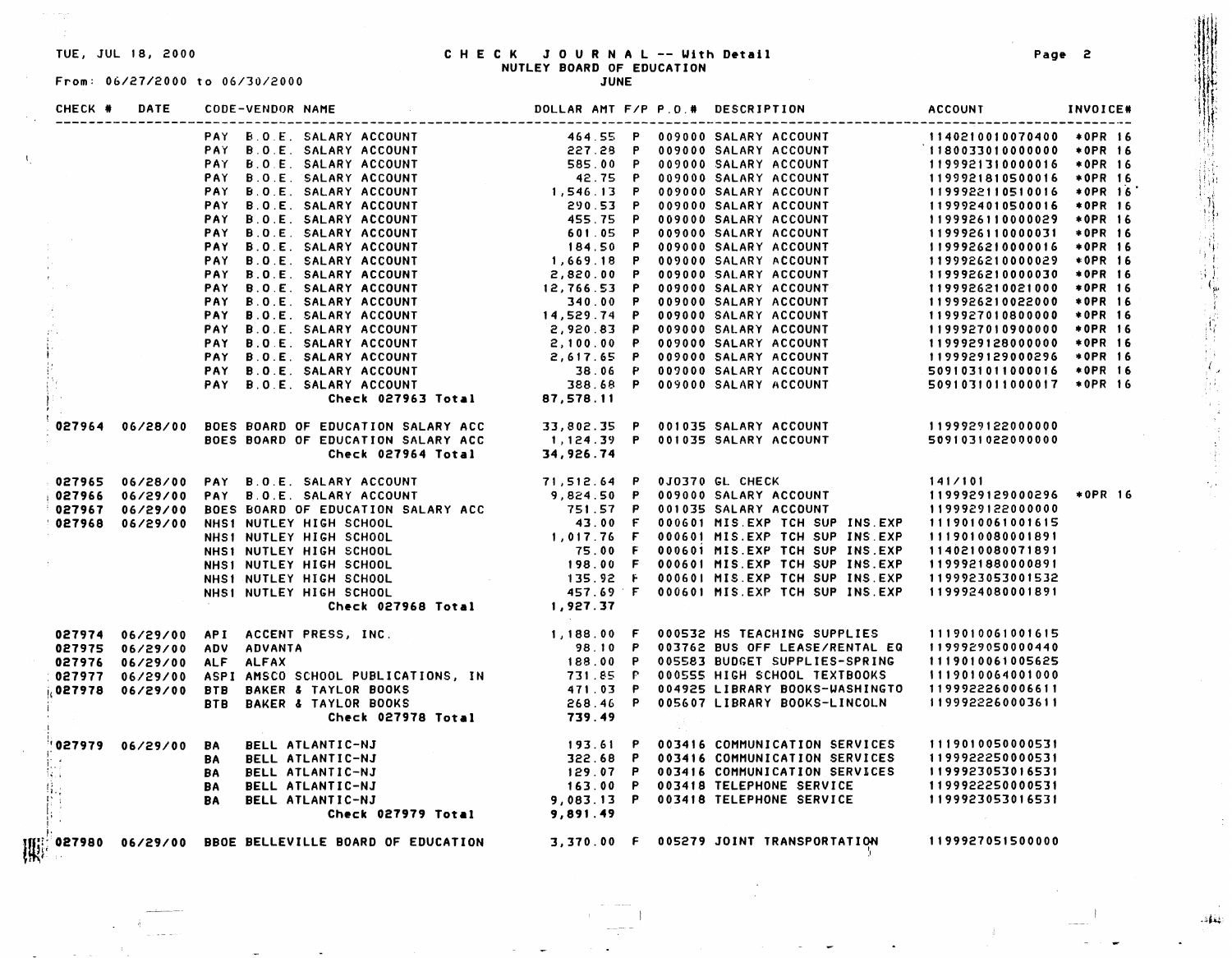$+$ 

 $\sim 10^7$ 

From: 06/27/2000 to 06/30/2000

## TUE, JUL 18,-2000 C H E C K JOURNAL -- Uith **Detail** Page 3 NUTLEY **BOARD** OF EDUCATION

|  |  |                                                                                                                                                                                                                                                                                                                                                                                        |  |  | INVOICE# |
|--|--|----------------------------------------------------------------------------------------------------------------------------------------------------------------------------------------------------------------------------------------------------------------------------------------------------------------------------------------------------------------------------------------|--|--|----------|
|  |  |                                                                                                                                                                                                                                                                                                                                                                                        |  |  |          |
|  |  | 027985 06/29/00 DC5 CARGILL; DONNA 510.00 P 003515 IB PURCH PRO SERVICE 2025022032000000<br>027986 06/29/00 CP1 CEREBRAL PALSY ASSOC MIDDLESE 476.52 F 001356 TUITION ADJUSTMENT 1199910056600000<br>CP1 CEREBRAL PALSY ASSOC MIDDLE                                                                                                                                                   |  |  |          |
|  |  | 027987 06/29/00 CHE CHERENSON GROUP<br>027988 06/29/00 EC2 CHUNG,MD; ELIZABETH<br>027988 06/29/00 EC2 CHUNG,MD; ELIZABETH<br>027998 06/29/00 CG2 COCLCLENTE CAP & GOUN COMPANY<br>027990 06/29/00 CG2 COLCELINTE CAP & GOUN COMPANY<br>0                                                                                                                                               |  |  |          |
|  |  |                                                                                                                                                                                                                                                                                                                                                                                        |  |  |          |
|  |  | 027997 06/29/00 EOS ELECTRONIC OFFICE SYSTEMS 596.59 P 004142 TEACHING SUPPLIES-S.GAR 1119010061005615<br>027998 06/29/00 ECES ESSEX COUNTY EDUCATIONAL SERV 509.60 P 001199 TUITION 2050210032060000<br>ECES ESSEX COUNTY EDUCATI                                                                                                                                                     |  |  |          |
|  |  | 06/29/00 EXX EXXON/GECC 91.77 F 005288 FUEL<br>EXX EXXON/GECC 458.76 P 005288 FUEL 1199927060010624<br>Check 027999 Total 550.53                                                                                                                                                                                                                                                       |  |  |          |
|  |  |                                                                                                                                                                                                                                                                                                                                                                                        |  |  |          |
|  |  | $\begin{array}{cccccccccccc} \texttt{028002} & 06/29/00 & \texttt{FOL} & \texttt{FOLLET} & \texttt{EDUCAIIONAL} & \texttt{SERVICES} & & & & & & 175.74 & \texttt{P} & 005758 & \texttt{TXTBOOKS-RADCLIFFE} & & & & 1119010064004000 & \\ \texttt{028003} & 06/29/00 & \texttt{GS} & \texttt{GIAN} & \texttt{SFRVICES} & \texttt{INC} & & & & 917.58 & \texttt{F} & 005759 & \texttt{C$ |  |  |          |

**一个时候,我们的时候,我们的时候,我们的时候,我们的时候,我们的时候,我们的时候,我们的时候,我们的时候,我们的时候,我们的时候,我们的时候,我们的时候,我们的时候,我们的时候,我们的时候,我们的时候** 

 $\pm\frac{1}{4}$ ीहर

"'I~',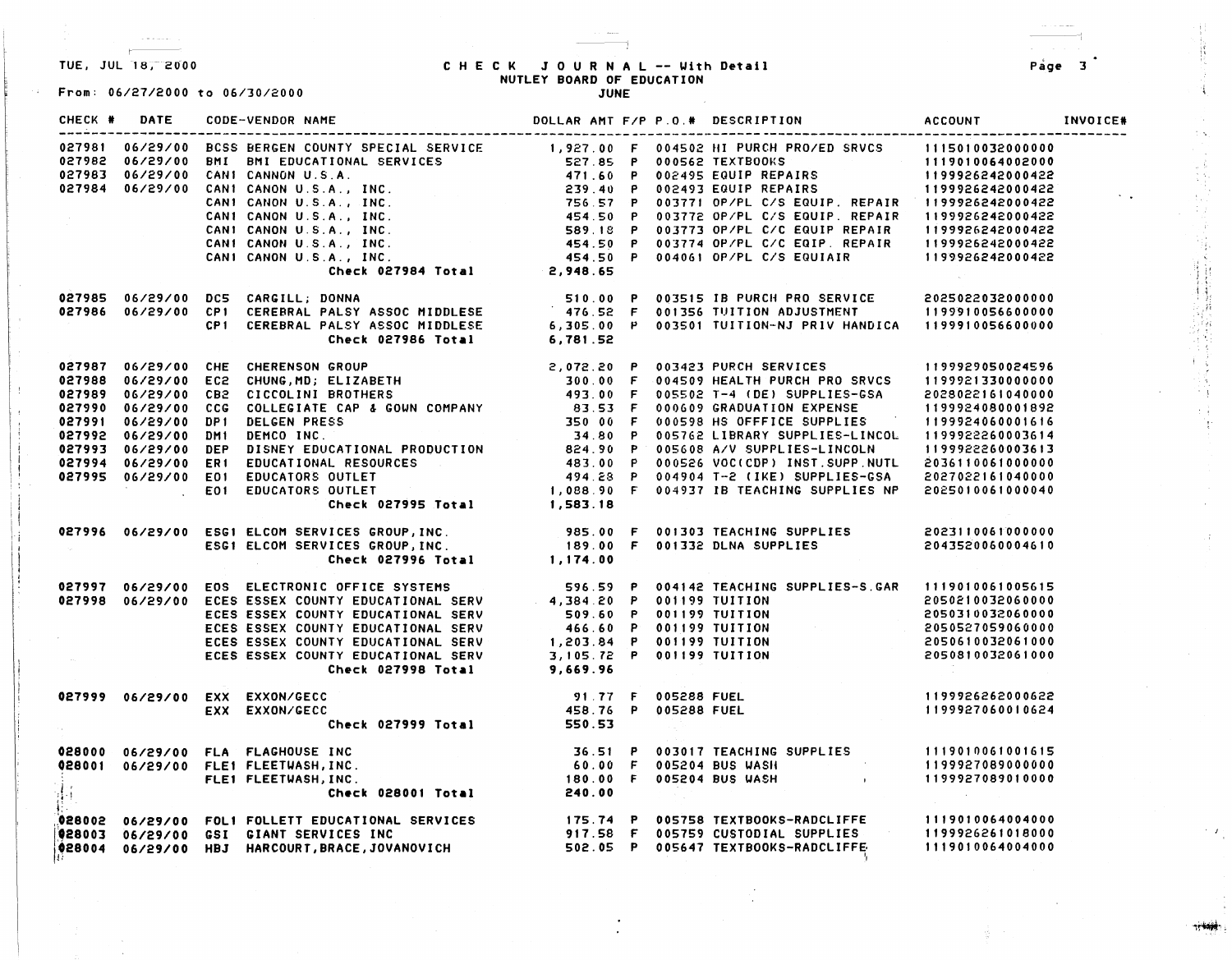#### TUE, JUL 18, 2000 CHECK JOURNAL -- With **Detail**  NUTLEY **BOARD** OF EDUCATION

From: 06/27/2000 to 06/30/2000

| CHECK # |  |                                                                                                                                                                                                                                          |                 |  |                                                                                                                                                                                                                                                                                      |                   |  |
|---------|--|------------------------------------------------------------------------------------------------------------------------------------------------------------------------------------------------------------------------------------------|-----------------|--|--------------------------------------------------------------------------------------------------------------------------------------------------------------------------------------------------------------------------------------------------------------------------------------|-------------------|--|
|         |  | 028005 06/29/00 HER HERTZ FURNING EDUCATIONAL BOOKS, I<br>028005 06/29/00 HER HERTZ FURNITURE SYSTEMS<br>028007 06/29/00 IOE IMPERIAL OFFICE EQUIPMENT<br>028008 06/29/00 JAS J A SEXAUER<br>028009 06/29/00 JAS J A SEXAUER<br>11999266 |                 |  |                                                                                                                                                                                                                                                                                      |                   |  |
|         |  |                                                                                                                                                                                                                                          |                 |  |                                                                                                                                                                                                                                                                                      |                   |  |
|         |  |                                                                                                                                                                                                                                          |                 |  |                                                                                                                                                                                                                                                                                      |                   |  |
|         |  |                                                                                                                                                                                                                                          |                 |  |                                                                                                                                                                                                                                                                                      |                   |  |
|         |  |                                                                                                                                                                                                                                          |                 |  |                                                                                                                                                                                                                                                                                      |                   |  |
|         |  |                                                                                                                                                                                                                                          |                 |  |                                                                                                                                                                                                                                                                                      |                   |  |
|         |  |                                                                                                                                                                                                                                          |                 |  |                                                                                                                                                                                                                                                                                      |                   |  |
|         |  |                                                                                                                                                                                                                                          |                 |  |                                                                                                                                                                                                                                                                                      |                   |  |
|         |  |                                                                                                                                                                                                                                          |                 |  |                                                                                                                                                                                                                                                                                      |                   |  |
|         |  | 028010 06/29/00 JT JIMMY'S TRANSPORTATION LTD (1,300.00 F 005290 BUS RENTALS (1199927051200000)<br>16.50 F 005815 CUSTODIAL SUPPLIES (1199926261018000 1P1 JOSEPH'S PHOTOGRAPHERS (119992 (1199926261018000 1994<br>199924080070894      |                 |  |                                                                                                                                                                                                                                                                                      |                   |  |
|         |  |                                                                                                                                                                                                                                          |                 |  |                                                                                                                                                                                                                                                                                      |                   |  |
|         |  |                                                                                                                                                                                                                                          |                 |  |                                                                                                                                                                                                                                                                                      |                   |  |
|         |  |                                                                                                                                                                                                                                          |                 |  |                                                                                                                                                                                                                                                                                      |                   |  |
|         |  |                                                                                                                                                                                                                                          |                 |  |                                                                                                                                                                                                                                                                                      |                   |  |
|         |  |                                                                                                                                                                                                                                          |                 |  |                                                                                                                                                                                                                                                                                      |                   |  |
|         |  |                                                                                                                                                                                                                                          |                 |  |                                                                                                                                                                                                                                                                                      |                   |  |
|         |  |                                                                                                                                                                                                                                          |                 |  |                                                                                                                                                                                                                                                                                      |                   |  |
|         |  |                                                                                                                                                                                                                                          |                 |  |                                                                                                                                                                                                                                                                                      |                   |  |
|         |  |                                                                                                                                                                                                                                          |                 |  |                                                                                                                                                                                                                                                                                      |                   |  |
|         |  |                                                                                                                                                                                                                                          |                 |  |                                                                                                                                                                                                                                                                                      |                   |  |
|         |  |                                                                                                                                                                                                                                          |                 |  |                                                                                                                                                                                                                                                                                      |                   |  |
|         |  |                                                                                                                                                                                                                                          |                 |  |                                                                                                                                                                                                                                                                                      |                   |  |
|         |  |                                                                                                                                                                                                                                          |                 |  |                                                                                                                                                                                                                                                                                      |                   |  |
|         |  | 028014 06/29/00 KLOG K-LOG, INC.<br>028015 06/29/00 KEI KHOKNAR ENTERPRISES INC.<br>028016 06/29/00 KNT KIRK'S NUTLEY TIRE<br>028016 06/29/00 KNT KIRK'S NUTLEY TIRE<br>028017 06/29/00 LC3 LEARNING SERVICES<br>028019 06/29/00 LS1 LEA |                 |  |                                                                                                                                                                                                                                                                                      |                   |  |
|         |  | 028020 06/29/00 MS3 MEDICINE SHOPPE                                                                                                                                                                                                      |                 |  |                                                                                                                                                                                                                                                                                      |                   |  |
|         |  | MS3 MEDICINE SHOPPE                                                                                                                                                                                                                      |                 |  |                                                                                                                                                                                                                                                                                      |                   |  |
|         |  |                                                                                                                                                                                                                                          |                 |  |                                                                                                                                                                                                                                                                                      |                   |  |
|         |  | 028021 06/29/00 MW4 MICRO WAREHOUSE                                                                                                                                                                                                      |                 |  |                                                                                                                                                                                                                                                                                      |                   |  |
|         |  | MU4 MICRO WAREHOUSE                                                                                                                                                                                                                      |                 |  |                                                                                                                                                                                                                                                                                      |                   |  |
|         |  |                                                                                                                                                                                                                                          | $\sim 10^{-11}$ |  |                                                                                                                                                                                                                                                                                      |                   |  |
|         |  | 028022 06/29/00 MS6 MUSIC SHOP                                                                                                                                                                                                           |                 |  |                                                                                                                                                                                                                                                                                      |                   |  |
|         |  | MS6 MUSIC SHOP                                                                                                                                                                                                                           |                 |  |                                                                                                                                                                                                                                                                                      |                   |  |
|         |  | MS6 MUSIC SHOP                                                                                                                                                                                                                           |                 |  |                                                                                                                                                                                                                                                                                      |                   |  |
|         |  | MS6 MUSIC SHOP                                                                                                                                                                                                                           |                 |  |                                                                                                                                                                                                                                                                                      |                   |  |
|         |  | MS6 MUSIC SHOP                                                                                                                                                                                                                           |                 |  |                                                                                                                                                                                                                                                                                      |                   |  |
|         |  | MS6 MUSIC SHOP                                                                                                                                                                                                                           |                 |  |                                                                                                                                                                                                                                                                                      |                   |  |
|         |  |                                                                                                                                                                                                                                          |                 |  | 9<br>P<br>P<br>P<br>Check 028022 Total (290.00)<br>290.00<br>290.00<br>290.00<br>290.00<br>200.00<br>200.00<br>200.00<br>200.00<br>200.00<br>200.00<br>200.00<br>200.00<br>200.00<br>200.00<br>200.00<br>200.00<br>200.00<br>200.00<br>200.00<br>200.00<br>200.00<br>200.00<br>200.0 |                   |  |
|         |  |                                                                                                                                                                                                                                          |                 |  |                                                                                                                                                                                                                                                                                      |                   |  |
|         |  |                                                                                                                                                                                                                                          |                 |  |                                                                                                                                                                                                                                                                                      |                   |  |
|         |  | 028023 06/29/00 NSP NATIONAL SCHOOL PRODUCTS                        666.03 P 004997 LIB/AV COMPUTER SUPPLIE 1199922260007619<br>NSP NATIONAL SCHOOL PRODUCTS                1,120.13 P 005501 T-4 (DE) SUPPLIES-GSA      20280221        |                 |  |                                                                                                                                                                                                                                                                                      | <b>Contractor</b> |  |
|         |  | 028024 06/29/00 NBC NBC AUTO PARTS<br>028025 06/29/00 NE2 NEST ENTERTAINMENT 210.95 F 004923 A/V SUPPLIES-WASHINGTON 1199922260006613<br>028025 06/29/00 NL NEWARK LIGHT CO. 36.00 F 005532 REPAIR SUPPLIES 1199926161003000<br>151.     |                 |  |                                                                                                                                                                                                                                                                                      |                   |  |
|         |  |                                                                                                                                                                                                                                          |                 |  |                                                                                                                                                                                                                                                                                      |                   |  |
|         |  |                                                                                                                                                                                                                                          |                 |  |                                                                                                                                                                                                                                                                                      |                   |  |
|         |  |                                                                                                                                                                                                                                          |                 |  |                                                                                                                                                                                                                                                                                      |                   |  |
|         |  |                                                                                                                                                                                                                                          |                 |  |                                                                                                                                                                                                                                                                                      |                   |  |
|         |  |                                                                                                                                                                                                                                          |                 |  |                                                                                                                                                                                                                                                                                      |                   |  |

 $\sim$   $\sim$ 

'!

ť.

*t* 

I 'I,:

 $\{ \mathbf{3}_n \}$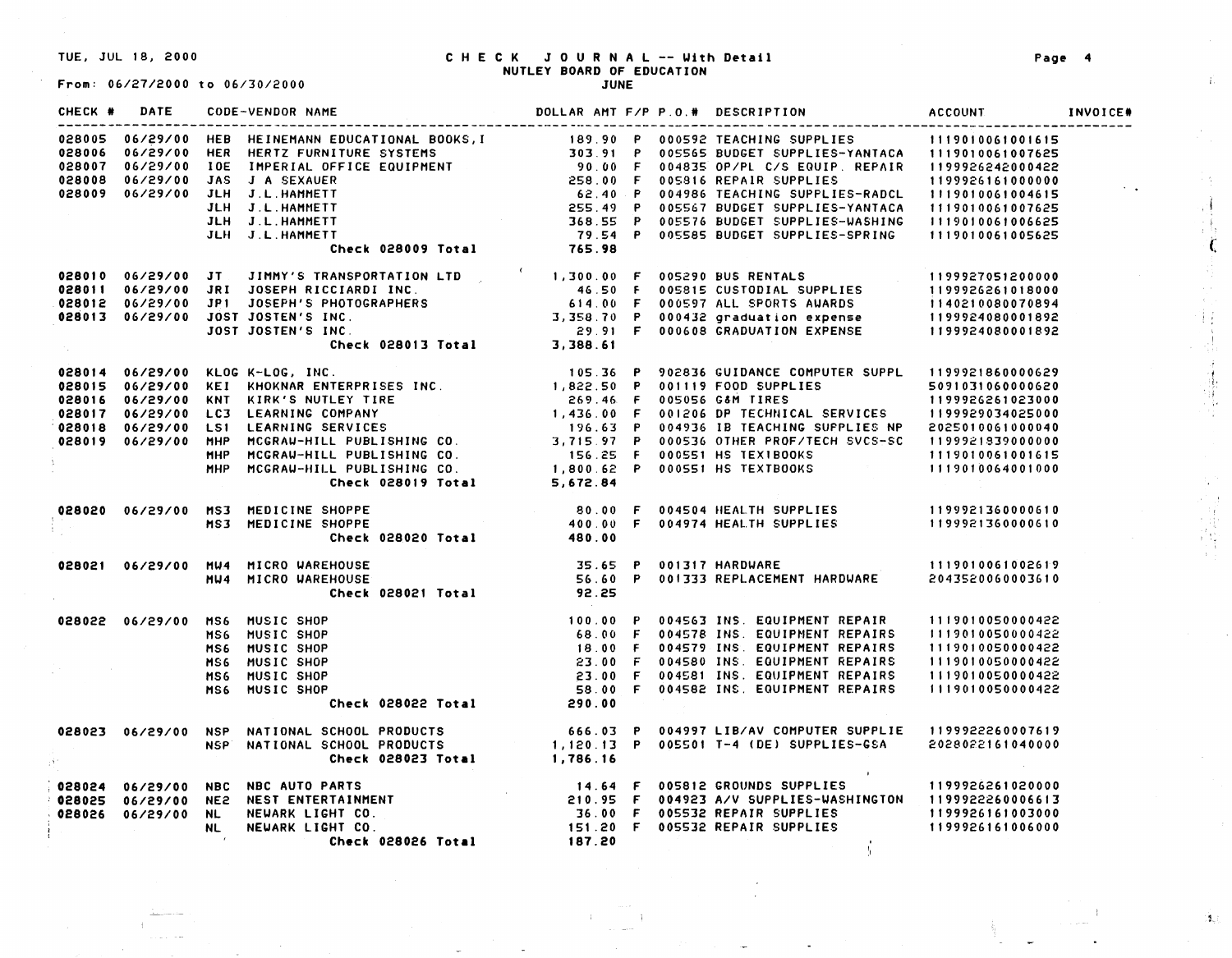$\mathcal{R}^{(1,0)}$  .

## TUE, JUL 18, 2000 **CHECK JOURNAL -- With Detail** NUTLEY **BOARD** OF EDUCATION

**JUNE** 

From: 06/27/2000 to 06/30/2000

#### CHECK# DATE CODE-VENDOR NAME CHECK # DATE CODE-VENDOR NAME DOLLAR AMT F/P P.O.# DESCRIPTION

#### ACCOUNT -------

|  |                                        |  |                                                                                                                                                                                                                                                                                                                                                                                                                                                                                  | 1199929050024596 |
|--|----------------------------------------|--|----------------------------------------------------------------------------------------------------------------------------------------------------------------------------------------------------------------------------------------------------------------------------------------------------------------------------------------------------------------------------------------------------------------------------------------------------------------------------------|------------------|
|  |                                        |  |                                                                                                                                                                                                                                                                                                                                                                                                                                                                                  |                  |
|  |                                        |  |                                                                                                                                                                                                                                                                                                                                                                                                                                                                                  |                  |
|  |                                        |  |                                                                                                                                                                                                                                                                                                                                                                                                                                                                                  |                  |
|  |                                        |  |                                                                                                                                                                                                                                                                                                                                                                                                                                                                                  |                  |
|  |                                        |  |                                                                                                                                                                                                                                                                                                                                                                                                                                                                                  |                  |
|  |                                        |  |                                                                                                                                                                                                                                                                                                                                                                                                                                                                                  |                  |
|  |                                        |  |                                                                                                                                                                                                                                                                                                                                                                                                                                                                                  |                  |
|  |                                        |  |                                                                                                                                                                                                                                                                                                                                                                                                                                                                                  |                  |
|  |                                        |  |                                                                                                                                                                                                                                                                                                                                                                                                                                                                                  |                  |
|  |                                        |  |                                                                                                                                                                                                                                                                                                                                                                                                                                                                                  |                  |
|  |                                        |  |                                                                                                                                                                                                                                                                                                                                                                                                                                                                                  |                  |
|  |                                        |  |                                                                                                                                                                                                                                                                                                                                                                                                                                                                                  |                  |
|  |                                        |  |                                                                                                                                                                                                                                                                                                                                                                                                                                                                                  |                  |
|  |                                        |  |                                                                                                                                                                                                                                                                                                                                                                                                                                                                                  |                  |
|  |                                        |  |                                                                                                                                                                                                                                                                                                                                                                                                                                                                                  |                  |
|  |                                        |  |                                                                                                                                                                                                                                                                                                                                                                                                                                                                                  |                  |
|  |                                        |  | 028027 06/29/00 NJCN NORTH JERSEY COMMUNITY NEWSPA 222.62 F 0.05282 CLASSIFTED AD 119922-050024596<br>028028 06/29/00 NNG NUTLEY KEY & GLASS 49.33 .0 F 00150 AMETHOR REFUND 509992850024596<br>028029 06/29/00 NNG NUTLEY KEY & GLA                                                                                                                                                                                                                                             |                  |
|  |                                        |  | 328033 06/29/00 PBG PECHITR'S BAKING CROUP, LLC.<br>323.95 P 001115 FOOD SUPPLIES 5091031060000620<br>328033 06/29/00 PLC1 PERFECTION LEARNING CORP. 1944.00 P 004556 HIGH SCHOLI TEXTBOOKS 11190100640001000<br>328033 06/29/00 PC3                                                                                                                                                                                                                                             |                  |
|  |                                        |  |                                                                                                                                                                                                                                                                                                                                                                                                                                                                                  |                  |
|  |                                        |  |                                                                                                                                                                                                                                                                                                                                                                                                                                                                                  |                  |
|  |                                        |  |                                                                                                                                                                                                                                                                                                                                                                                                                                                                                  |                  |
|  |                                        |  |                                                                                                                                                                                                                                                                                                                                                                                                                                                                                  |                  |
|  |                                        |  |                                                                                                                                                                                                                                                                                                                                                                                                                                                                                  |                  |
|  |                                        |  |                                                                                                                                                                                                                                                                                                                                                                                                                                                                                  |                  |
|  |                                        |  |                                                                                                                                                                                                                                                                                                                                                                                                                                                                                  |                  |
|  |                                        |  |                                                                                                                                                                                                                                                                                                                                                                                                                                                                                  |                  |
|  |                                        |  |                                                                                                                                                                                                                                                                                                                                                                                                                                                                                  |                  |
|  |                                        |  |                                                                                                                                                                                                                                                                                                                                                                                                                                                                                  |                  |
|  |                                        |  |                                                                                                                                                                                                                                                                                                                                                                                                                                                                                  |                  |
|  |                                        |  |                                                                                                                                                                                                                                                                                                                                                                                                                                                                                  |                  |
|  |                                        |  |                                                                                                                                                                                                                                                                                                                                                                                                                                                                                  |                  |
|  |                                        |  |                                                                                                                                                                                                                                                                                                                                                                                                                                                                                  |                  |
|  |                                        |  |                                                                                                                                                                                                                                                                                                                                                                                                                                                                                  |                  |
|  |                                        |  |                                                                                                                                                                                                                                                                                                                                                                                                                                                                                  |                  |
|  |                                        |  |                                                                                                                                                                                                                                                                                                                                                                                                                                                                                  |                  |
|  |                                        |  |                                                                                                                                                                                                                                                                                                                                                                                                                                                                                  |                  |
|  |                                        |  |                                                                                                                                                                                                                                                                                                                                                                                                                                                                                  |                  |
|  | 028047 06/29/00 SIS STEWART INDUSTRIES |  |                                                                                                                                                                                                                                                                                                                                                                                                                                                                                  |                  |
|  |                                        |  |                                                                                                                                                                                                                                                                                                                                                                                                                                                                                  |                  |
|  |                                        |  | 18.06 P 001273 MAINTENANCE AGREEMENT 1199926242000422<br>199.00 F 004828 OP/PL C/S EQUIP REPAIR 1199926242000422<br>Check 028047 Total 117.06                                                                                                                                                                                                                                                                                                                                    |                  |
|  |                                        |  |                                                                                                                                                                                                                                                                                                                                                                                                                                                                                  |                  |
|  |                                        |  |                                                                                                                                                                                                                                                                                                                                                                                                                                                                                  |                  |
|  |                                        |  |                                                                                                                                                                                                                                                                                                                                                                                                                                                                                  |                  |
|  |                                        |  |                                                                                                                                                                                                                                                                                                                                                                                                                                                                                  |                  |
|  |                                        |  |                                                                                                                                                                                                                                                                                                                                                                                                                                                                                  |                  |
|  |                                        |  |                                                                                                                                                                                                                                                                                                                                                                                                                                                                                  |                  |
|  |                                        |  |                                                                                                                                                                                                                                                                                                                                                                                                                                                                                  |                  |
|  |                                        |  | 028048 06/29/00 SL1 SUMMIT LEARNING<br>028049 06/29/00 SDSC SUPER DUPER INC.<br>028050 06/29/00 SDSC SUPER DUPER INC.<br>028050 06/29/00 SCRC SUSSEX COUNTY REGIONAL COOPER<br>028051 06/29/00 TVC1 TEACHERS VIDEO CO.<br>19992226000661<br>028052 06/29/00 TLI TECH LINE INC.<br>028053 06/29/00 WA4 WASHINGTON ACADEMY 6,816.96 P 003991 TUITION NJ PRIV HANDICA 1199910056600000<br>028054 06/29/00 WCI WENGER CORPORATION 580.00 F 003791 TUITION SCHOOL INST. EQ 1299910073 |                  |
|  |                                        |  |                                                                                                                                                                                                                                                                                                                                                                                                                                                                                  |                  |
|  |                                        |  |                                                                                                                                                                                                                                                                                                                                                                                                                                                                                  |                  |
|  |                                        |  |                                                                                                                                                                                                                                                                                                                                                                                                                                                                                  |                  |
|  |                                        |  |                                                                                                                                                                                                                                                                                                                                                                                                                                                                                  |                  |
|  |                                        |  |                                                                                                                                                                                                                                                                                                                                                                                                                                                                                  |                  |

Page 5

INVOICE#

"是我的事情的事实的?"

*,..,,,,,·tW1~*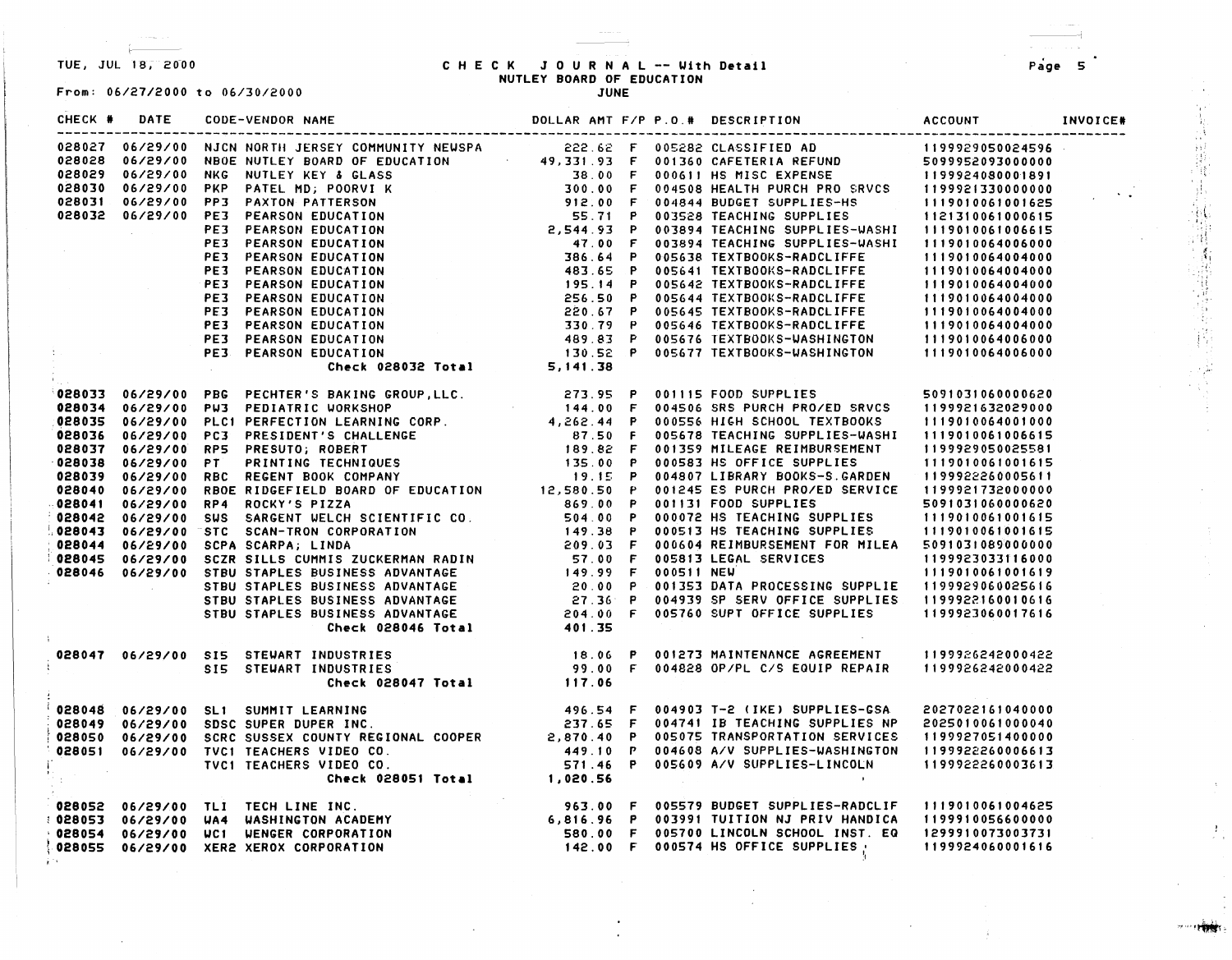$\mathcal{A}^{\pm}$ 

 $\mathcal{F}_{\mathcal{A}}$ 

From: 06/27/2000 to 06/30/2000

#### TUE, JUL 18, 2000 CHECK JOURNAL -- Uith **Detail**  NUTLEY **BOARD** OF EDUCATION JUNE

|  | CHECK # DATE CODE-VENDOR NAME                                                                                                                                                                                                            |  |  |                                         |
|--|------------------------------------------------------------------------------------------------------------------------------------------------------------------------------------------------------------------------------------------|--|--|-----------------------------------------|
|  | XER2 XEROX CORPORATION 274.87 P 001178 MAINTENANCE AGREEMENT 1199926242000422<br>XER2 XEROX CORPORATION 1,063.55 F 001357 EQUIPMENT REPAIR 1199926242000422<br>Check 028055 Total 1,480.42                                               |  |  |                                         |
|  |                                                                                                                                                                                                                                          |  |  | $\mathcal{L}^{\text{max}}_{\text{max}}$ |
|  | 028056 06/29/00 ZBC ZINICOLA BAKING COMPANY −252.00 Vo 001139 FOOD SUPPLIES<br>Thicola Baking Company −643.27 Vo 001139 FOOD SUPPLIES 5091031060000620 *VOID*<br>Check 028056 Total −895.27                                              |  |  |                                         |
|  | 028058 06/29/00 ZBC ZINICOLA BAKING COMPANY (252.00 P 001139 FOOD SUPPLIES 509103106000620<br>028073 06/30/00 API ACCENT PRESS, INC.                               1,440.00 F 000605 HS TEACHING SUPPLIES 1119010061001615<br>028074     |  |  |                                         |
|  | 028075 06/30/00 JA1 AFFINITO; JOSEPH 262.92 F 000607 MILEAGE 1199924050000581<br>028076 06/30/00 AIRB AIRBORNE EXPRESS 49.95 F 005819 POSTAGE 1199923053000532<br>028077 06/30/00 AS8 ALPHA SMART 234.00 F 004729 IB TEACHING SUPP       |  |  |                                         |
|  | 028080 06/30/00 BA BELL ATLANTIC-NJ (150.00 P 003417 TELEPHONE SERVICES (1119010050000531<br>BA BELL ATLANTIC-NJ (150.00 P 003417 TELEPHONE SERVICES (1199922250000531<br>Check 028080 Total (300.00                                     |  |  |                                         |
|  | 020081 06/30/00 BSS BELL'S SECURITY SALES INC<br>020082 06/30/00 BIH BELLEVILLE INDUSTRIAL HARDWAR 127.64 F 005829 REPAIR SUPPLIES<br>020083 06/30/00 BPS BELLRIDGE PLUMBING SUPPLY COR 14.97 F 005829 REPAIR SUPPLIES<br>BPS BELLRI     |  |  |                                         |
|  | 028084 06/30/00 BCSS BERGEN COUNTY SPECIAL SERVICE<br>BCSS BERGEN COUNTY SPECIAL SERVICE BO3.00 P 003038 TUITION-COUNTY SP SRV/R 1199910056500000<br>Check 028084 Total 1,333.00                                                         |  |  |                                         |
|  | 028085 06/30/00 BCAM CAMPISI; BARBARA<br>028085 06/30/00 DCS CARGILL; DONNA<br>028086 06/30/00 DCS CARGILL; DONNA<br>028087 06/30/00 CR CENTRE RIDGE GARDEN CENTER<br>028087 06/30/00 CR CENTRE RIDGE GARDEN CENTER<br>028089 06/30/00 C |  |  |                                         |

**Page 6** 

*(* 

κć

1;

i f \.  $\ddot{\cdot}$ 

 $\widetilde{W}_4$ 

化斯兰基 计主信号

 $\frac{1}{2}$ 

 $\cdot$  )

 $\Lambda$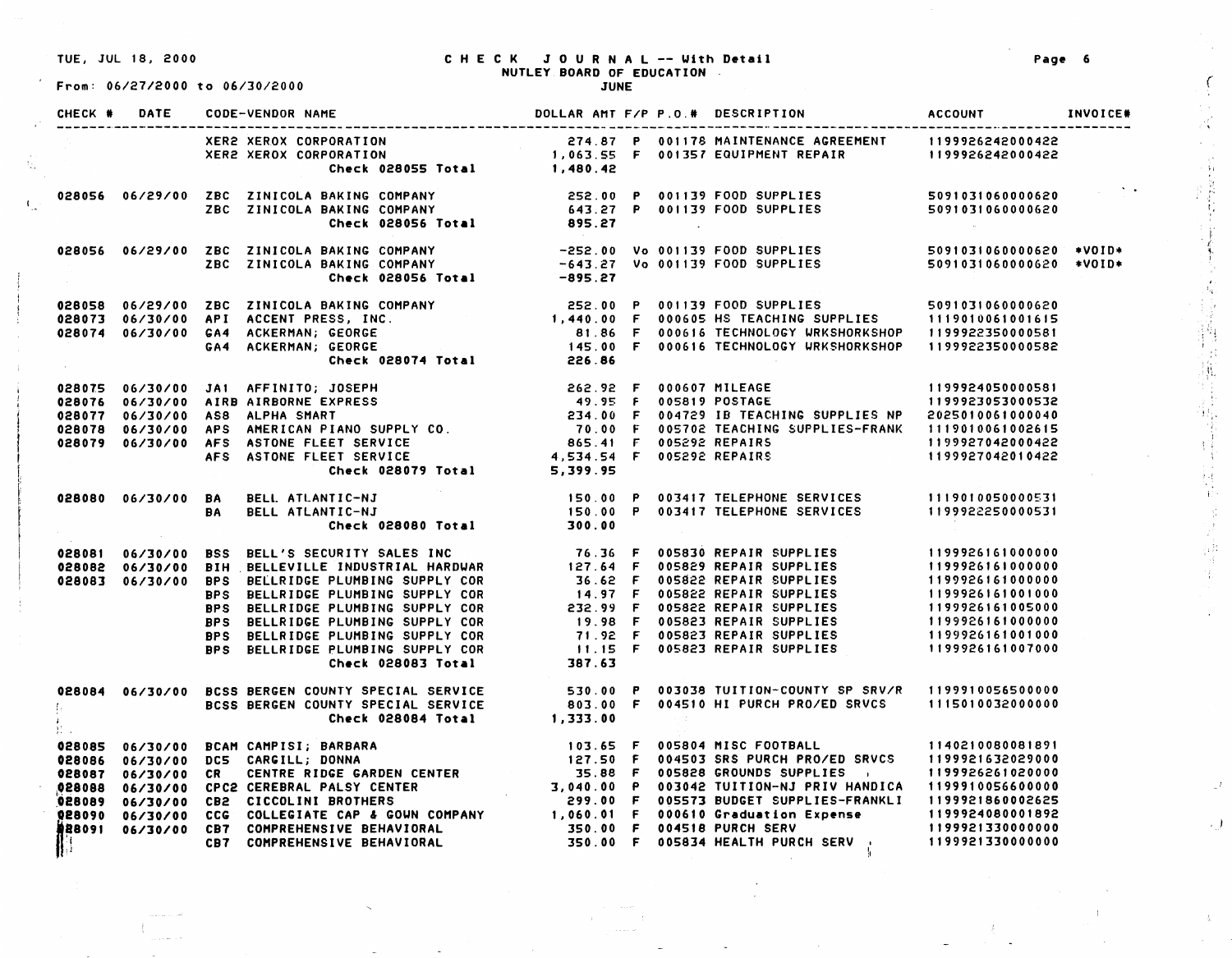$t$  -  $-$  -  $-$ 

#### TUE, JUL 18, 2000 CHECK JOURNAL -- With Detail NUTLEY BOARD OF EDUCATION

Page 7

 $\sim 10^7$ 

-,

*it* 

 $\mathbf{f}_i$ 

 $\frac{1}{3}$  .

 $\mathcal{L}_{\mathcal{L}}$ 

 $\frac{1}{2}$ 

аź,

 $\sim$   $\sim$ 

!

i '

......

| From: 06/27/2000 to 06/30/2000 | NOTEET BOARD OF EDUCATION                                                                                                                                                                                                                |        |  |  |  |
|--------------------------------|------------------------------------------------------------------------------------------------------------------------------------------------------------------------------------------------------------------------------------------|--------|--|--|--|
|                                |                                                                                                                                                                                                                                          |        |  |  |  |
|                                | Check 028091 Total                                                                                                                                                                                                                       | 700.00 |  |  |  |
|                                |                                                                                                                                                                                                                                          |        |  |  |  |
|                                |                                                                                                                                                                                                                                          |        |  |  |  |
|                                |                                                                                                                                                                                                                                          |        |  |  |  |
|                                |                                                                                                                                                                                                                                          |        |  |  |  |
|                                |                                                                                                                                                                                                                                          |        |  |  |  |
|                                |                                                                                                                                                                                                                                          |        |  |  |  |
|                                |                                                                                                                                                                                                                                          |        |  |  |  |
|                                |                                                                                                                                                                                                                                          |        |  |  |  |
|                                | 028092 06/30/00 CG CONTEMPORARY GLASS (08093 06/30/00 KC CULLITY; KATHLEEN (08093 06/30/00 KC CULLITY; KATHLEEN (08093 06/30/00 KC CULLITY; KATHLEEN (08093 06/30/00 MICLITY; KATHLEEN (08093 06/30/00 MICLITY; KATHLEEN (0809           |        |  |  |  |
|                                |                                                                                                                                                                                                                                          |        |  |  |  |
|                                |                                                                                                                                                                                                                                          |        |  |  |  |
|                                |                                                                                                                                                                                                                                          |        |  |  |  |
|                                |                                                                                                                                                                                                                                          |        |  |  |  |
|                                |                                                                                                                                                                                                                                          |        |  |  |  |
|                                | 028099 06/30/00 JD DUYER; JOSEPH 13.00 F 005289 TRIP EXPENSES 1199927089000000<br> 028100 06/30/00 EA ENERGY FOR AMERICA 3,522.00 P 003438 PURCHASE SERVICES 1199926230000000<br> 028101 06/30/00 ECES ESSEX COUNTY EDUCATIONAL SERV     |        |  |  |  |
|                                |                                                                                                                                                                                                                                          |        |  |  |  |
|                                |                                                                                                                                                                                                                                          |        |  |  |  |
|                                |                                                                                                                                                                                                                                          |        |  |  |  |
|                                |                                                                                                                                                                                                                                          |        |  |  |  |
|                                |                                                                                                                                                                                                                                          |        |  |  |  |
|                                |                                                                                                                                                                                                                                          |        |  |  |  |
|                                |                                                                                                                                                                                                                                          |        |  |  |  |
|                                | 028102 06/30/00 EXEL EXELON ENERGY<br>028103 06/30/00 EXEL EXELON ENERGY<br>028103 06/30/00 EXEL EXELON ENERGY<br>028104 06/30/00 FCC FRANKLIN CENTRAL COMMUNICATIO<br>028105 06/30/00 SF2 FURNARI; SUSAN 265.66 F 002958 MILEAGE<br>028 |        |  |  |  |
|                                | 06/30/00 GRAN GRAINGER INC.<br>  11.64 P 005797 OP/PL CUSTODIAL SUPPLIE   1199926261018000 11.64 P 005797 OP/PL CUSTODIAL SUPPLIE  <br> -   GRAN GRAINGER INC.   Check 028108 Total   371.62                                             |        |  |  |  |
|                                |                                                                                                                                                                                                                                          |        |  |  |  |
|                                |                                                                                                                                                                                                                                          |        |  |  |  |
|                                |                                                                                                                                                                                                                                          |        |  |  |  |
|                                |                                                                                                                                                                                                                                          |        |  |  |  |
|                                |                                                                                                                                                                                                                                          |        |  |  |  |
|                                |                                                                                                                                                                                                                                          |        |  |  |  |
|                                |                                                                                                                                                                                                                                          |        |  |  |  |
|                                |                                                                                                                                                                                                                                          |        |  |  |  |
|                                |                                                                                                                                                                                                                                          |        |  |  |  |
|                                |                                                                                                                                                                                                                                          |        |  |  |  |
|                                |                                                                                                                                                                                                                                          |        |  |  |  |
|                                |                                                                                                                                                                                                                                          |        |  |  |  |
|                                | 028110 06/30/00 GRA GRAINGER PARTS OPERATIONS<br>028110 06/30/00 GNK GRIGSBY'S SNACKS<br>028111 06/30/00 HIM HIRSCH; BARBARK 11,156.00 F 001361 CAFETERIA 1199931093000000<br>028114 06/30/00 HCI HIRSCH; BARBARA 859.91 F 0013138 S     |        |  |  |  |
|                                |                                                                                                                                                                                                                                          |        |  |  |  |
|                                |                                                                                                                                                                                                                                          |        |  |  |  |
|                                |                                                                                                                                                                                                                                          |        |  |  |  |
|                                |                                                                                                                                                                                                                                          |        |  |  |  |
|                                |                                                                                                                                                                                                                                          |        |  |  |  |
|                                | 0<br>198120 06/30/00 KBOE KEARNY BOARD OF EDUCATION 3,922.01 F 005831 CREW HOUSE EXPENSES-JAN 1140210080073891<br>198121 06/30/00 JL3 LANGSTON; JANET 2,960.00 F 005807 UNUSED SICK DAYS                                                 |        |  |  |  |
|                                |                                                                                                                                                                                                                                          |        |  |  |  |
|                                |                                                                                                                                                                                                                                          |        |  |  |  |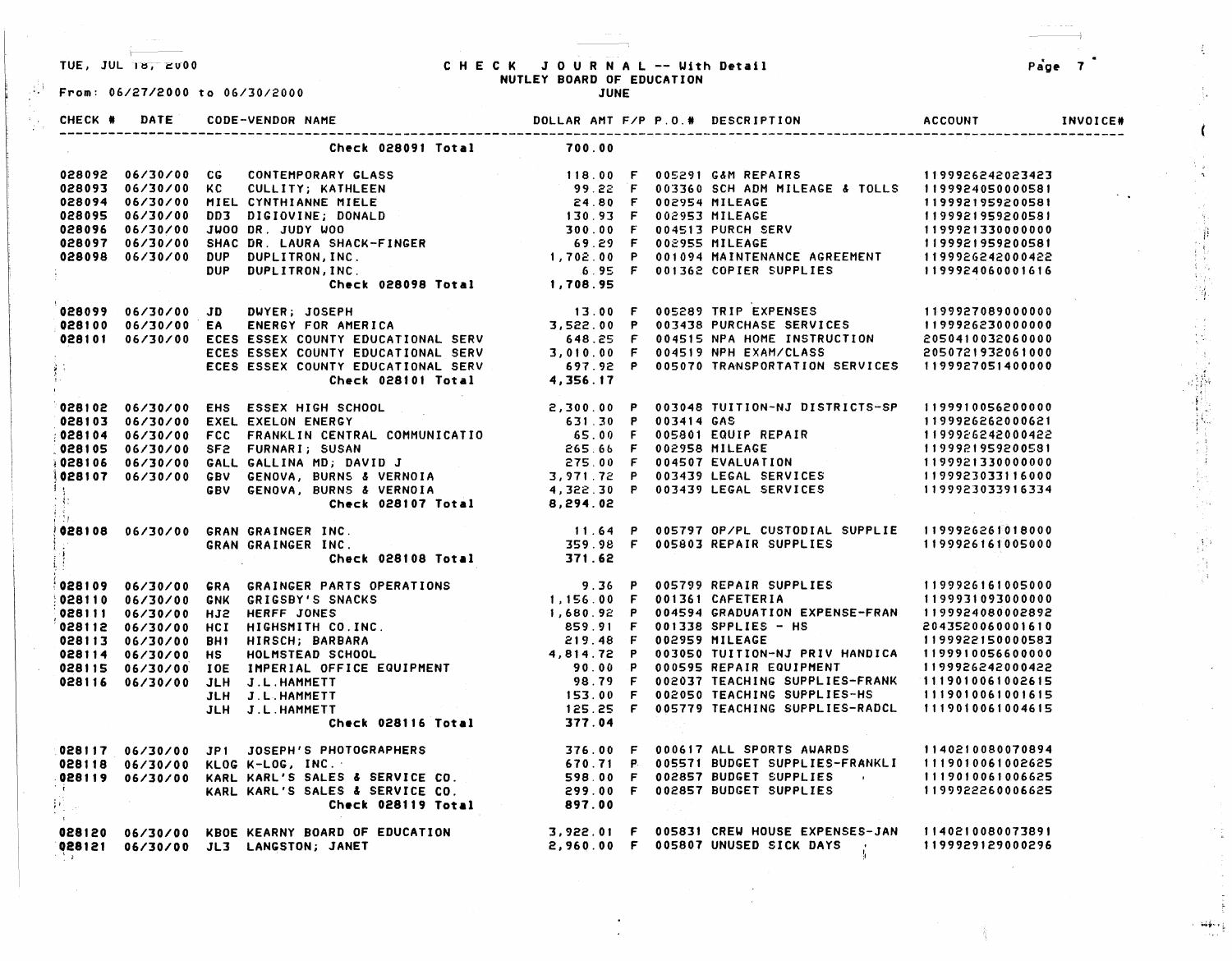$\mathbb{R}^{\mathbb{Z}^{\mathbb{Z}}}$  From: 06/27/2000 to 06/30/2000

# TUE, JUL 18, 2000 C H E C K JOURNAL -- Uith **D•tail <sup>8</sup>**'T Pag• :1 '; *(* NUTLEY **BOARD** OF EDUCATION

| CHECK # DATE |                                                                                                                                                                                                                                              |  |  |                                                                                                                                                                                                                                                                                                                                                                                 |
|--------------|----------------------------------------------------------------------------------------------------------------------------------------------------------------------------------------------------------------------------------------------|--|--|---------------------------------------------------------------------------------------------------------------------------------------------------------------------------------------------------------------------------------------------------------------------------------------------------------------------------------------------------------------------------------|
|              |                                                                                                                                                                                                                                              |  |  |                                                                                                                                                                                                                                                                                                                                                                                 |
|              |                                                                                                                                                                                                                                              |  |  |                                                                                                                                                                                                                                                                                                                                                                                 |
|              | 028122 06/30/00 LSS LEONE SOUND SYSTEMS<br>LSS LEONE SOUND SYSTEMS<br>LSS LEONE SOUND SYSTEMS<br>LSS LEONE SOUND SYSTEMS<br>Check 028122 Total<br>199921959200581<br>28124 06/30/00 FACC MARISA FACCE 1199921959200581<br>28124 06/30/00 FAC |  |  |                                                                                                                                                                                                                                                                                                                                                                                 |
|              |                                                                                                                                                                                                                                              |  |  |                                                                                                                                                                                                                                                                                                                                                                                 |
|              |                                                                                                                                                                                                                                              |  |  |                                                                                                                                                                                                                                                                                                                                                                                 |
|              |                                                                                                                                                                                                                                              |  |  |                                                                                                                                                                                                                                                                                                                                                                                 |
|              |                                                                                                                                                                                                                                              |  |  |                                                                                                                                                                                                                                                                                                                                                                                 |
|              |                                                                                                                                                                                                                                              |  |  |                                                                                                                                                                                                                                                                                                                                                                                 |
|              |                                                                                                                                                                                                                                              |  |  | $\begin{aligned} \mathcal{F}_{\mathcal{A}}(t) &= \frac{1}{2} \sum_{i=1}^{n} \frac{1}{2} \sum_{j=1}^{n} \frac{1}{2} \sum_{j=1}^{n} \frac{1}{2} \sum_{j=1}^{n} \frac{1}{2} \sum_{j=1}^{n} \frac{1}{2} \sum_{j=1}^{n} \frac{1}{2} \sum_{j=1}^{n} \frac{1}{2} \sum_{j=1}^{n} \frac{1}{2} \sum_{j=1}^{n} \frac{1}{2} \sum_{j=1}^{n} \frac{1}{2} \sum_{j=1}^{n} \frac{1}{2} \sum_{j=$ |
|              |                                                                                                                                                                                                                                              |  |  |                                                                                                                                                                                                                                                                                                                                                                                 |
|              |                                                                                                                                                                                                                                              |  |  |                                                                                                                                                                                                                                                                                                                                                                                 |
|              |                                                                                                                                                                                                                                              |  |  |                                                                                                                                                                                                                                                                                                                                                                                 |
|              |                                                                                                                                                                                                                                              |  |  |                                                                                                                                                                                                                                                                                                                                                                                 |
|              |                                                                                                                                                                                                                                              |  |  |                                                                                                                                                                                                                                                                                                                                                                                 |
|              | 028127 06/30/00 N1 NASCO 214.82 P 004743 IB TEACHING SUPPLIES NP 2025010061000040<br>028128 06/30/00 NEMR NATIONAL ELECTRIC MOTOR REPAIN 737.87 F 005800 EQUIP REPAIR 1199926242000422<br>028129 06/30/00 NL NEWARK LIGHT CO. 134.85         |  |  |                                                                                                                                                                                                                                                                                                                                                                                 |
|              | 028130 06/30/00 NKG NUTLEY KEY & GLASS 52.60 F 005826 REPAIR SUPPLIES NKG NUTLEY KEY & GLASS 52.60 F 005826 REPAIR SUPPLIES NKG NUTLEY KEY & GLASS 52.60 F 005833 REPAIR SUPPLIES NKG NUTLEY KEY & GLASS 52.60 F 005833 REPAIR               |  |  |                                                                                                                                                                                                                                                                                                                                                                                 |
|              |                                                                                                                                                                                                                                              |  |  |                                                                                                                                                                                                                                                                                                                                                                                 |
|              |                                                                                                                                                                                                                                              |  |  |                                                                                                                                                                                                                                                                                                                                                                                 |
|              |                                                                                                                                                                                                                                              |  |  |                                                                                                                                                                                                                                                                                                                                                                                 |
|              |                                                                                                                                                                                                                                              |  |  |                                                                                                                                                                                                                                                                                                                                                                                 |
|              |                                                                                                                                                                                                                                              |  |  |                                                                                                                                                                                                                                                                                                                                                                                 |
|              |                                                                                                                                                                                                                                              |  |  |                                                                                                                                                                                                                                                                                                                                                                                 |
|              |                                                                                                                                                                                                                                              |  |  |                                                                                                                                                                                                                                                                                                                                                                                 |
|              |                                                                                                                                                                                                                                              |  |  |                                                                                                                                                                                                                                                                                                                                                                                 |
|              |                                                                                                                                                                                                                                              |  |  |                                                                                                                                                                                                                                                                                                                                                                                 |
|              |                                                                                                                                                                                                                                              |  |  |                                                                                                                                                                                                                                                                                                                                                                                 |
|              |                                                                                                                                                                                                                                              |  |  |                                                                                                                                                                                                                                                                                                                                                                                 |
|              |                                                                                                                                                                                                                                              |  |  |                                                                                                                                                                                                                                                                                                                                                                                 |
|              | 028131 06/30/00 OCI OMNIPOINT COMMUNICATIONS,INC. 332.14 P 005054 MOBILE PHONES 1199923053016531<br>028132 06/30/00 PAPA PAPALEO; MARIA 35.73 F 000615 MILEAGE/TOLLS 1199922350000581<br>028133 06/30/00 PKP PATEL MD; POORVI K 30           |  |  |                                                                                                                                                                                                                                                                                                                                                                                 |
|              | 028136 06/30/00 PC8 PRIMARY ICHNERS (1993) IONAL 013.00<br>028137 06/30/00 PC8 PRIMARY ICENTIQUES (1993) IONAL 2150.00 F 000614 GRADUATION EXPENSE (199324080001892<br>028138 06/30/00 PT PRINTING TECHNIQUES (27.98 F 000614 GRAD           |  |  |                                                                                                                                                                                                                                                                                                                                                                                 |
|              |                                                                                                                                                                                                                                              |  |  |                                                                                                                                                                                                                                                                                                                                                                                 |
|              |                                                                                                                                                                                                                                              |  |  |                                                                                                                                                                                                                                                                                                                                                                                 |
|              |                                                                                                                                                                                                                                              |  |  |                                                                                                                                                                                                                                                                                                                                                                                 |
|              |                                                                                                                                                                                                                                              |  |  |                                                                                                                                                                                                                                                                                                                                                                                 |
|              |                                                                                                                                                                                                                                              |  |  |                                                                                                                                                                                                                                                                                                                                                                                 |
|              |                                                                                                                                                                                                                                              |  |  |                                                                                                                                                                                                                                                                                                                                                                                 |
|              |                                                                                                                                                                                                                                              |  |  |                                                                                                                                                                                                                                                                                                                                                                                 |
|              |                                                                                                                                                                                                                                              |  |  |                                                                                                                                                                                                                                                                                                                                                                                 |
|              |                                                                                                                                                                                                                                              |  |  |                                                                                                                                                                                                                                                                                                                                                                                 |
|              |                                                                                                                                                                                                                                              |  |  |                                                                                                                                                                                                                                                                                                                                                                                 |
|              |                                                                                                                                                                                                                                              |  |  |                                                                                                                                                                                                                                                                                                                                                                                 |
|              |                                                                                                                                                                                                                                              |  |  |                                                                                                                                                                                                                                                                                                                                                                                 |
|              |                                                                                                                                                                                                                                              |  |  |                                                                                                                                                                                                                                                                                                                                                                                 |
|              |                                                                                                                                                                                                                                              |  |  |                                                                                                                                                                                                                                                                                                                                                                                 |
|              |                                                                                                                                                                                                                                              |  |  |                                                                                                                                                                                                                                                                                                                                                                                 |
|              |                                                                                                                                                                                                                                              |  |  |                                                                                                                                                                                                                                                                                                                                                                                 |

 $\begin{picture}(20,20) \put(0,0){\line(0,1){10}} \put(10,0){\line(0,1){10}} \put(10,0){\line(0,1){10}} \put(10,0){\line(0,1){10}} \put(10,0){\line(0,1){10}} \put(10,0){\line(0,1){10}} \put(10,0){\line(0,1){10}} \put(10,0){\line(0,1){10}} \put(10,0){\line(0,1){10}} \put(10,0){\line(0,1){10}} \put(10,0){\line(0,1){10}} \put(10,0){\line(0$ 

,1:f;

.<br>نق*و*لي.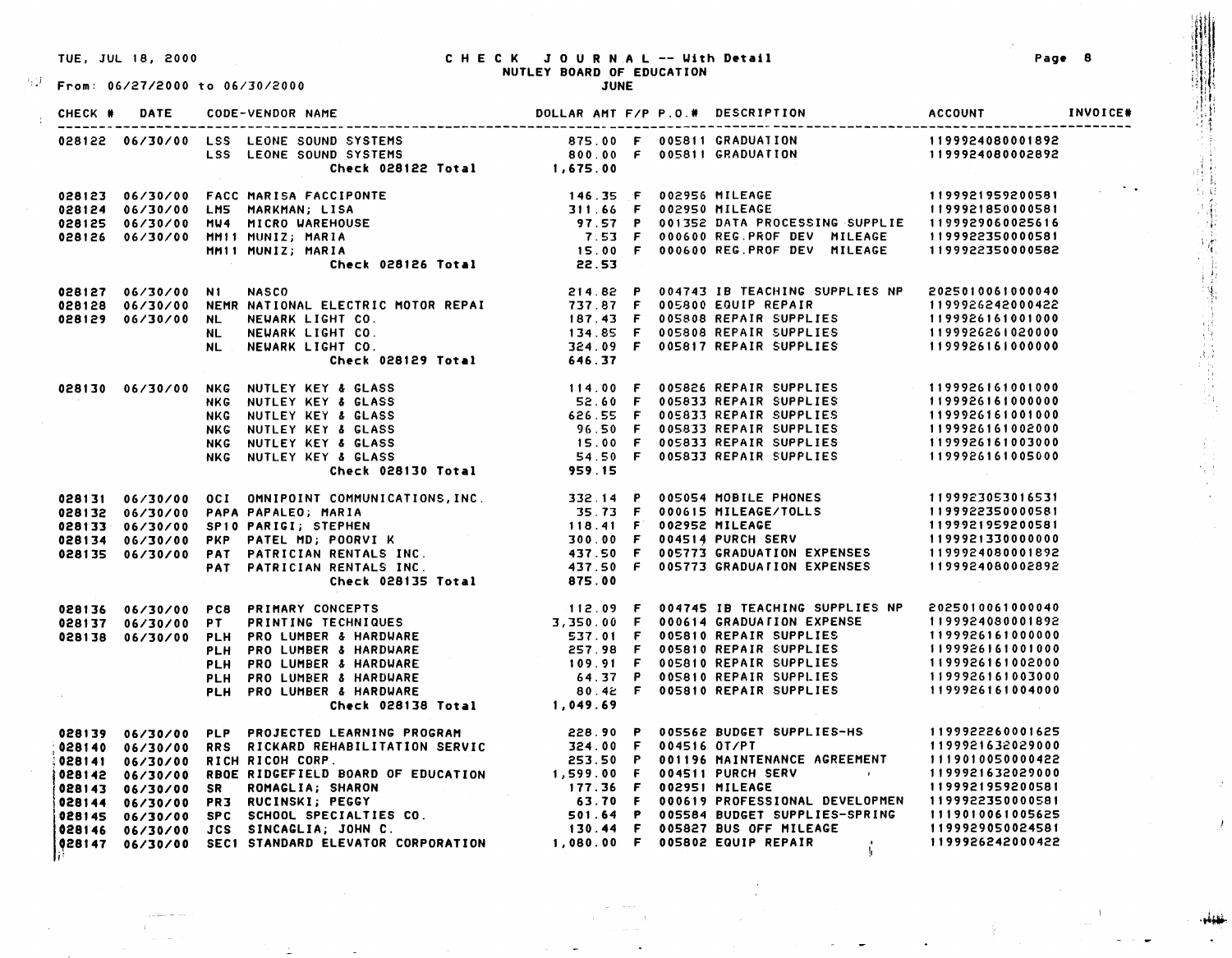1- -

## TUE, JUL 1a;-2-o-oo Page - <sup>3</sup> C H E C I< JOURNAL -- With **Detail 9**  NUTLEY **BOARD** OF EDUCATION From: 06/27/2000 to 06/30/2000 **JUNE**

| CHECK # | DATE               |            | <b>CODE-VENDOR NAME</b>                                                                                                                                                                                                                    |                                           |  | DOLLAR AMT F/P P.O.# DESCRIPTION                         | <b>ACCOUNT</b>   | INVOICE* |
|---------|--------------------|------------|--------------------------------------------------------------------------------------------------------------------------------------------------------------------------------------------------------------------------------------------|-------------------------------------------|--|----------------------------------------------------------|------------------|----------|
|         | 028148 06/30/00    |            | STBU STAPLES BUSINESS ADVANTAGE 6.60 P 000510 HS OFF SUPP-TCH SUPPLIE 1199924060001616                                                                                                                                                     |                                           |  |                                                          |                  |          |
|         |                    |            | STBU STAPLES BUSINESS ADVANTAGE<br>STBU STAPLES BUSINESS ADVANTAGE<br>STBU STAPLES BUSINESS ADVANTAGE<br>STBU STAPLES BUSINESS ADVANTAGE<br>STBU STAPLES BUSINESS ADVANTAGE<br>STBU STAPLES BUSINESS ADVANTAGE<br>STBU STAPLES BUSINESS AD |                                           |  |                                                          |                  |          |
|         |                    |            |                                                                                                                                                                                                                                            |                                           |  |                                                          |                  |          |
|         |                    |            |                                                                                                                                                                                                                                            |                                           |  |                                                          |                  |          |
|         |                    |            | Check 028148 Total 444.39                                                                                                                                                                                                                  |                                           |  |                                                          |                  |          |
|         |                    |            | 028149  06/30/00  MS5  SYME; MICHELE                                                                                                                                                                                                       |                                           |  |                                                          | 1199921959200581 |          |
| 028150  | 06/30/00           |            | TCI TERRE COMPANY INC                                                                                                                                                                                                                      |                                           |  |                                                          | 1199926261020000 |          |
| 028151  | 06/30/00           | <b>TRS</b> |                                                                                                                                                                                                                                            |                                           |  |                                                          | 1199921632029000 |          |
| 028152  | 06/30/00           | TCA        | TOM CAINE & ASSOCIATES                                                                                                                                                                                                                     |                                           |  | 004976 LLD TEXTBOOKS                                     | 1120410064000000 |          |
| 028153  | <b>06/30/00</b>    | RT.        | TOPOLSKI; ROBERT<br>TOPOLSKI; ROBERT<br>TOWNSHIP OF NUTLEY                                                                                                                                                                                 | 72.00 F<br>100.90 F<br>10,375.75 F        |  | 002949 MILEAGE                                           | 1199921959200581 |          |
| 028154  | <b>06/30/00 TN</b> |            |                                                                                                                                                                                                                                            |                                           |  | 005824 SECURITY                                          | 1199926259022000 |          |
|         |                    | TN.        | TOWNSHIP OF NUTLEY <b>1,324.00 F 005825 SECURITY</b>                                                                                                                                                                                       |                                           |  |                                                          | 1199924080001892 |          |
|         |                    |            | Check 028154 Total 11,699.75                                                                                                                                                                                                               |                                           |  |                                                          |                  |          |
| 028155  |                    |            | 06/30/00 TDFI TUSCAN/LEHIGH DAIRIES, L.P. 643.27 P                                                                                                                                                                                         |                                           |  | 001136 MILK SUPPLIES                                     | 5091031060000609 |          |
| 028156  | 06/30/00           | VB.        | VIOLA BROTHERS INC                                                                                                                                                                                                                         | 98.94 F                                   |  | 005820 REPAIR SUPPLIES                                   | 1199926161005000 |          |
| 028157  | 06/30/00           |            | UGC UELCO GASES CORPORATION 109.50 P                                                                                                                                                                                                       |                                           |  | 003447 TEACHING SUPPLIES                                 | 1119010061001615 |          |
| 028158  | 06/30/00           |            | <b>WELL WELLNESS &amp; REHABILITATION SER 680.00 F</b>                                                                                                                                                                                     |                                           |  | 004517 PURCH SERV                                        | 1199921632029000 |          |
| 028159  | 06/30/00           |            | JU2 WOOD; JOYCE                                                                                                                                                                                                                            | 68.16 F                                   |  | the control of the control of the con-<br>002957 MILEAGE | 1199921850000581 |          |
| 028160  | 06/30/00           |            | XER2 XEROX CORPORATION 58.75 P                                                                                                                                                                                                             |                                           |  | 001047 MAINTENANCE AGREEMENT                             | 1199926242000422 |          |
|         |                    |            | XER2 XEROX CORPORATION                                                                                                                                                                                                                     | $58.75$ P<br>132.00 P                     |  | 001048 MAINTENANCE AGREEMENT                             | 1199926242000422 |          |
|         |                    |            | XER2 XEROX CORPORATION                                                                                                                                                                                                                     | 132.00 P                                  |  | 001049 MAINTENANCE AGREEMENT                             | 1199926242000422 |          |
|         |                    |            | XER2 XEROX CORPORATION                                                                                                                                                                                                                     |                                           |  | 001050 MAINTENANCE AGREEMENT                             | 1199926242000422 |          |
|         |                    |            | XER2 XEROX CORPORATION                                                                                                                                                                                                                     |                                           |  | 001054 MAINTENANCE AGREEMENT                             | 1199926242000422 |          |
|         |                    |            | <b>XER2 XEROX CORPORATION</b>                                                                                                                                                                                                              |                                           |  | 001055 MAINTENANCE AGREEMENT                             | 1199926242000422 |          |
|         |                    |            | XER2 XEROX CORPORATION                                                                                                                                                                                                                     | 720.03<br>132.00 P<br>58.75 P<br>1,170.55 |  | 001056 LEASE AGREEMENT                                   | 1199926242000422 |          |
|         |                    |            | <b>XER2 XEROX CORPORATION</b>                                                                                                                                                                                                              | $10.20$ P                                 |  | 001252 MAINTENANCE AGREEMENT                             | 1199926242000422 |          |
|         |                    |            | Check 028160 Total                                                                                                                                                                                                                         | 2,341.03                                  |  |                                                          |                  |          |
|         |                    |            | .<br>028161  06/30/00  YCS  YOUTH CONSULTATION SERVICES             2,901.92  P  003057 TUITION-NJ PRIV HANDICA   1199910056600000                                                                                                         |                                           |  |                                                          |                  |          |
|         |                    |            | REPORT TOTALS: 457,761.23                                                                                                                                                                                                                  |                                           |  |                                                          |                  |          |

 $...$   $44.4$